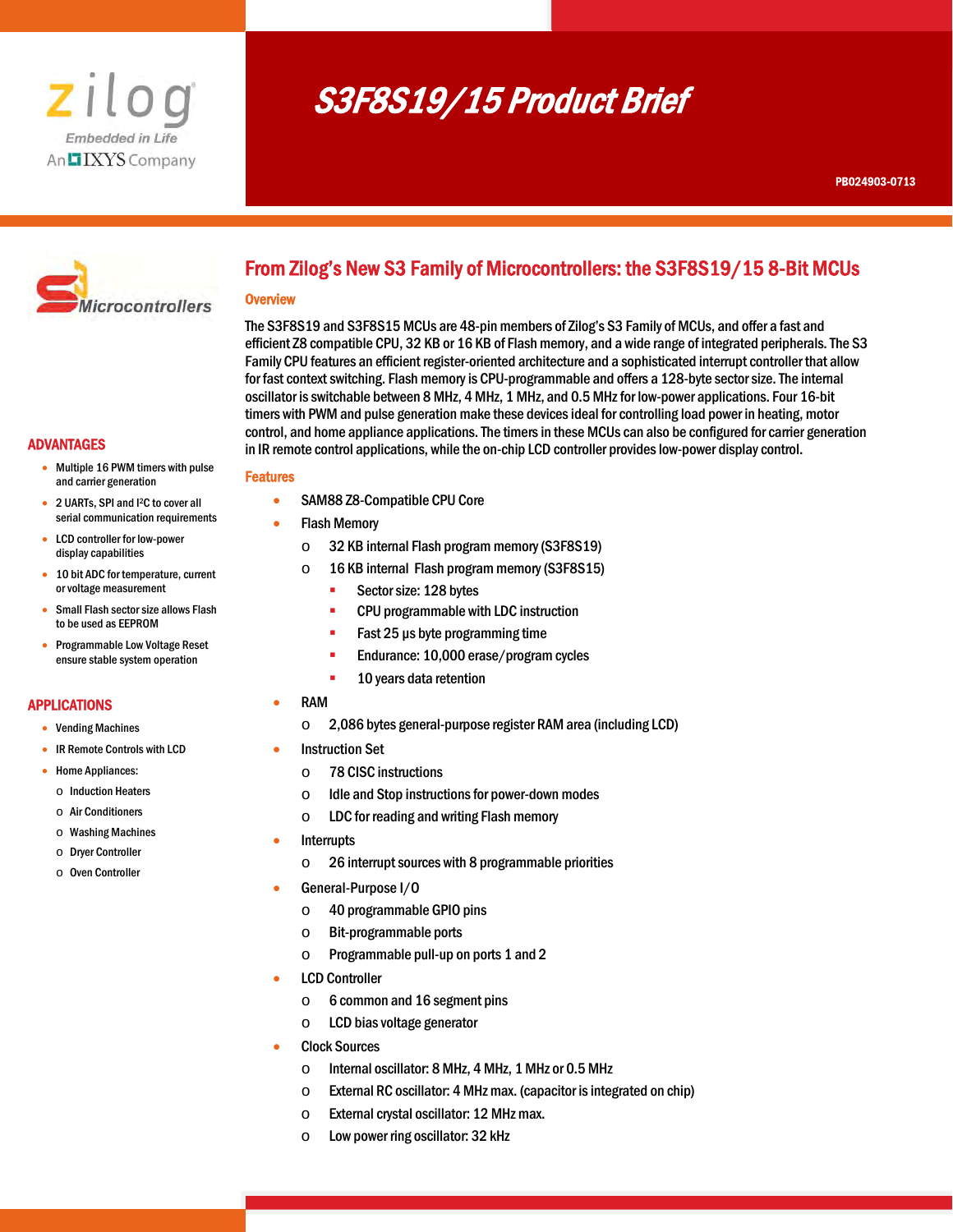# Features (continued)

- Timers
	- o One 8-bit timer for watchdog or periodic interrupt generation
	- $\circ$  One 8-bit timer with input capture
	- $\circ$  Three 16-bit timers with PWM capability
	- o One 16-bit timer with PWM, pulse, and carrier detect capability
	- o Low-power wake-up timer
- **•** Communications
	- o Full-duplex SPI
	- o Master/slave I2C
	- o 2 full-duplex UARTs with independent BRGs
	- o Programmable Low Voltage Reset controller (LVR)
		- **1.9V, 2.3 V, 3.0 V and 3.9V**
	- o Programmable Low Voltage Detector (LVD)
		- $-2.1V$ , 2.5 V, 3.2 V and 4.1V
- **•** Analog Peripherals
	- o 10-bit SAR A/D converter
		- **10 analog inputs**

## Block Diagram



# S3F8S19/15 Block Diagram

- Multiple 16 PWM timers with pulse and carrier generation
- 2 UARTs, SPI and I2C to cover all serial communication requirements
- LCD controller for low-power display capabilities
- 10 bit ADC for temperature, current or voltage measurement
- Small Flash sector size allows Flash to be used as EEPROM
- Programmable Low Voltage Reset ensure stable system operation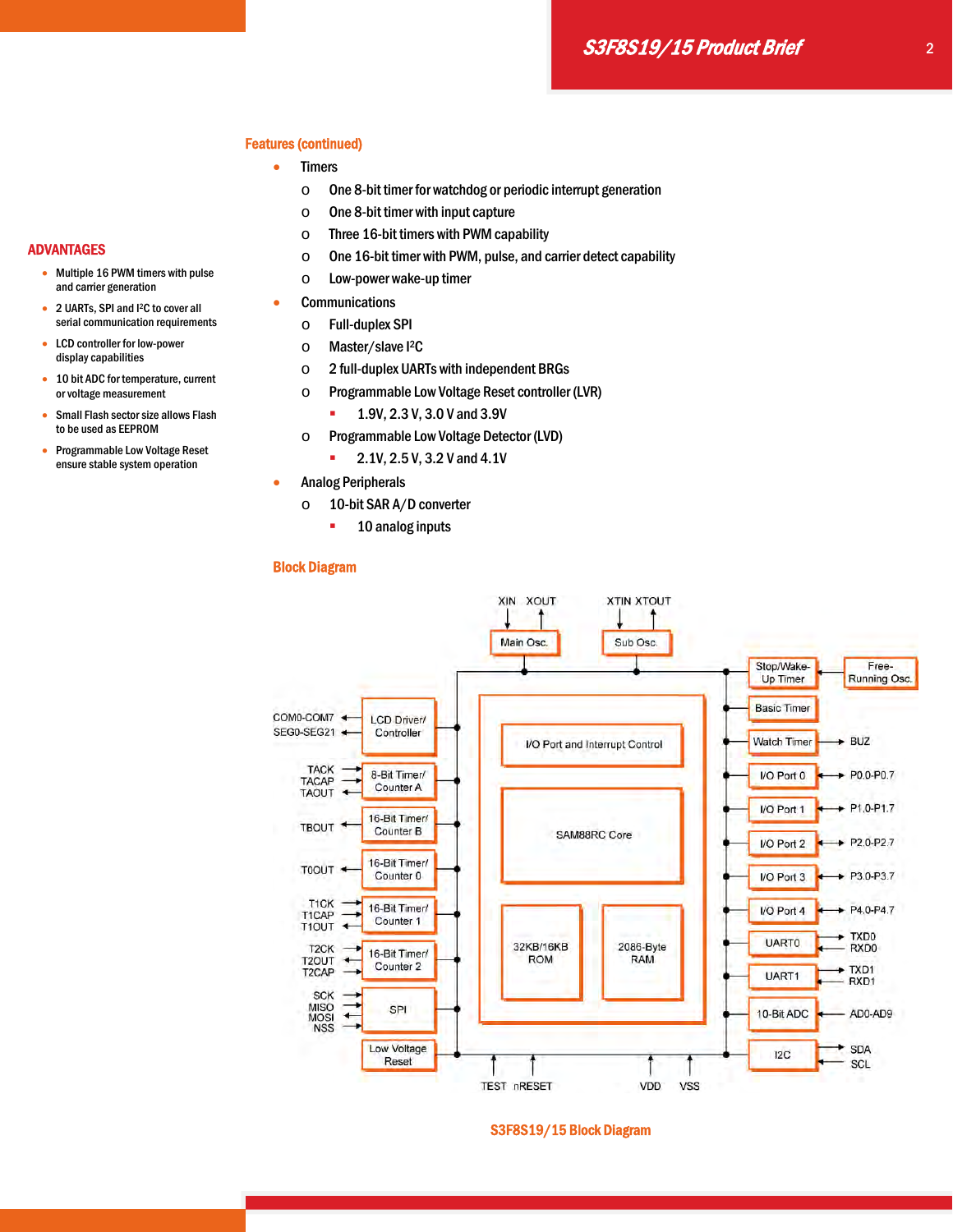#### Pin Signals

# APPLICATIONS

- Vending Machines
- IR Remote Controls with LCD
- Home Appliances:
	- o Induction Heaters
- o Air Conditioners
- o Washing Machines
- o Dryer Controller
- o Oven Controller



S3F8S19/15 48-Pin QFP Packages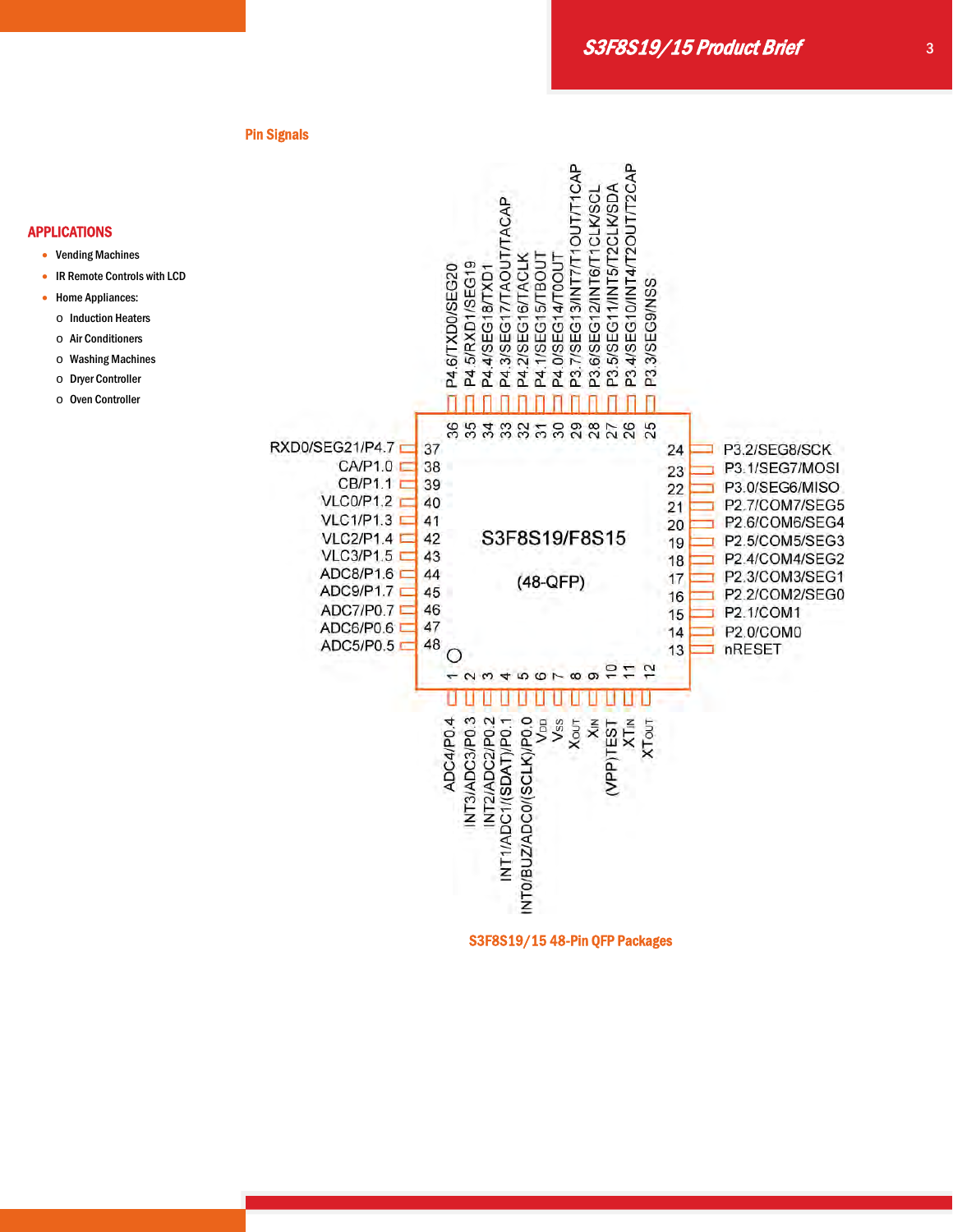## Operating Characteristics

- **Operating Voltage Range** 
	- o 1.8V to 5.5V up to 4 MHz (LVR disabled)
	- $\circ$  2.7V to 5.5V up to 12 MHz
- Operating Temperature Range: –40°C to 85°C

#### Development Tools

A complete line of development tools are available for Zilog's S3 Microcontroller Family. The development environment is composed of your application board, a target board, an emulator, and a host PC running the IDE. Production programmers are also available from third party sources. Zilog's in-circuit emulator solution provides a wide range of capabilities and prices to suite most budgets and system complexities.

In-Circuit Emulators that support the S3 Family

- OpenICE-i500
- OpenICE-i2000
- SmartKit SK-1200

Target Boards for the S3F8S19 and S3F8S15 MCUs

**TB8S19, TB8S28 and TB8S39** 

# Programmers

- SPW-uni: single-device programmer
- GW-uni: 8-device gang programmer
- AS-pro

Development Tools Suppliers

Please contact your local **Zilog Sales Office**, or contact your Third Party Tools supplier directly.

#### Ordering Information

Order your S3 Family parts from your local Zilog distributor using the part numbers listed below. For more information, or to download product collateral and software, please visit us at www.zilog.com.

| <b>Part Number</b> | <b>Package Type</b> | <b>Flash Program</b><br><b>Memory</b> | <b>GPIO</b> |  |  |
|--------------------|---------------------|---------------------------------------|-------------|--|--|
| S3F8S19XZZ-QR85    | 48-Pin QFP          | 32 KB                                 | 40          |  |  |
| S3F8S15XZZ-QR85    | 48-Pin QFP          | <b>16 KB</b>                          | 40          |  |  |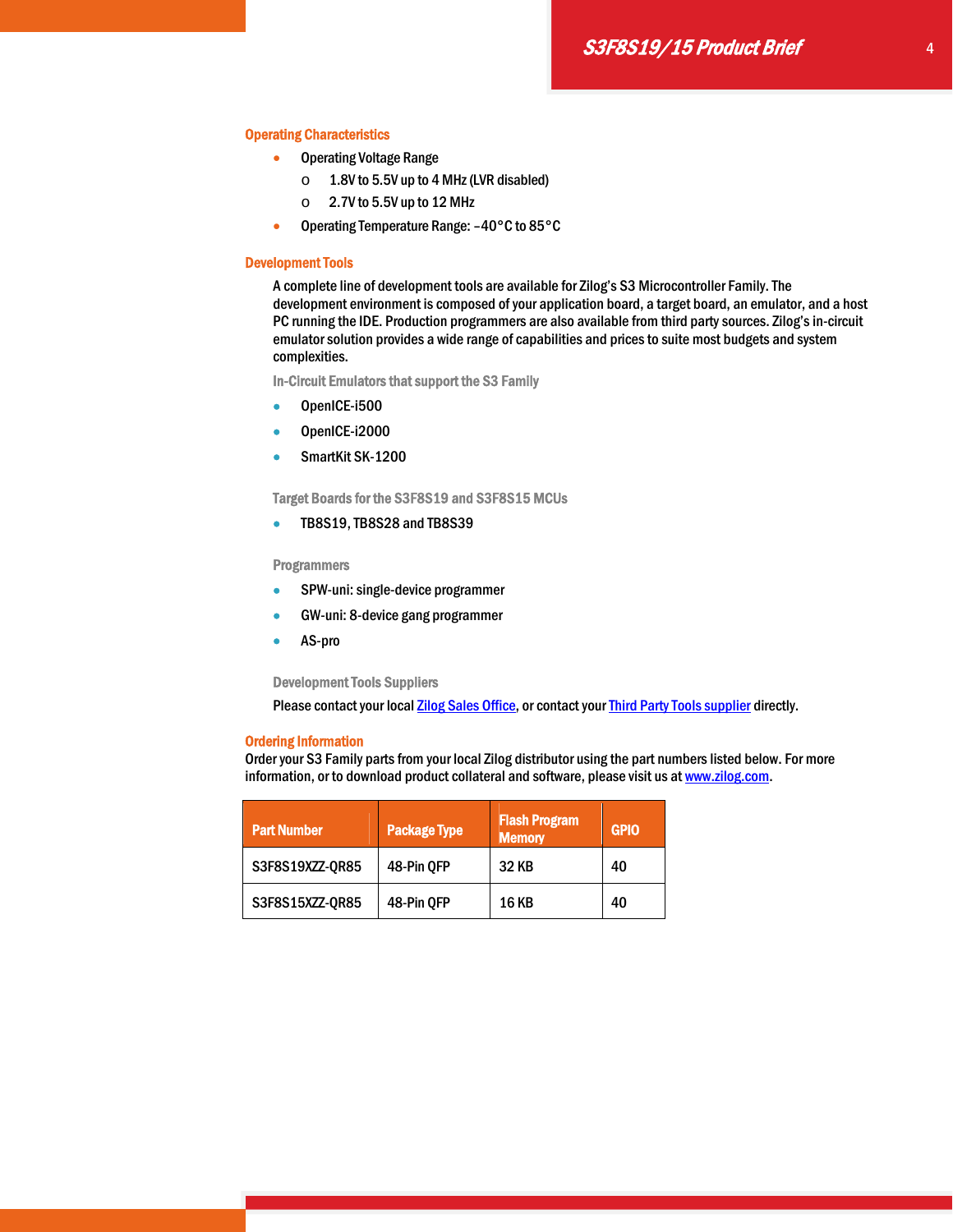# Warning: DO NOT USE THIS PRODUCT IN LIFE SUPPORT SYSTEMS.

## LIFE SUPPORT POLICY

ZILOG'S PRODUCTS ARE NOT AUTHORIZED FOR USE AS CRITICAL COMPONENTS IN LIFE SUPPORT DEVICES OR SYSTEMS WITHOUT THE EXPRESS PRIOR WRITTEN APPROVAL OF THE PRESIDENT AND GENERAL COUNSEL OF ZILOG CORPORATION.

#### As used herein

Life support devices or systems are devices which (a) are intended for surgical implant into the body, or (b) support or sustain life and whose failure to perform when properly used in accordance with instructions for use provided in the labeling can be reasonably expected to result in a significant injury to the user. A critical component is any component in a life support device or system whose failure to perform can be reasonably expected to cause the failure of the life support device or system or to affect its safety or effectiveness.

#### Document Disclaimer

©2013 Zilog, Inc. All rights reserved. Information in this publication concerning the devices, applications, or technology described is intended to suggest possible uses and may be superseded. ZILOG, INC. DOES NOT ASSUME LIABILITY FOR OR PROVIDE A REPRESENTATION OF ACCURACY OF THE INFORMATION, DEVICES, OR TECHNOLOGY DESCRIBED IN THIS DOCUMENT. ZILOG ALSO DOES NOT ASSUME LIABILITY FOR INTELLECTUAL PROPERTY INFRINGEMENT RELATED IN ANY MANNER TO USE OF INFORMATION, DEVICES, OR TECHNOLOGY DESCRIBED HEREIN OR OTHERWISE. The information contained within this document has been verified according to the general principles of electrical and mechanical engineering.

Z8 is a trademark or registered trademark of Zilog, Inc. All other product or service names are the property of their respective owners.